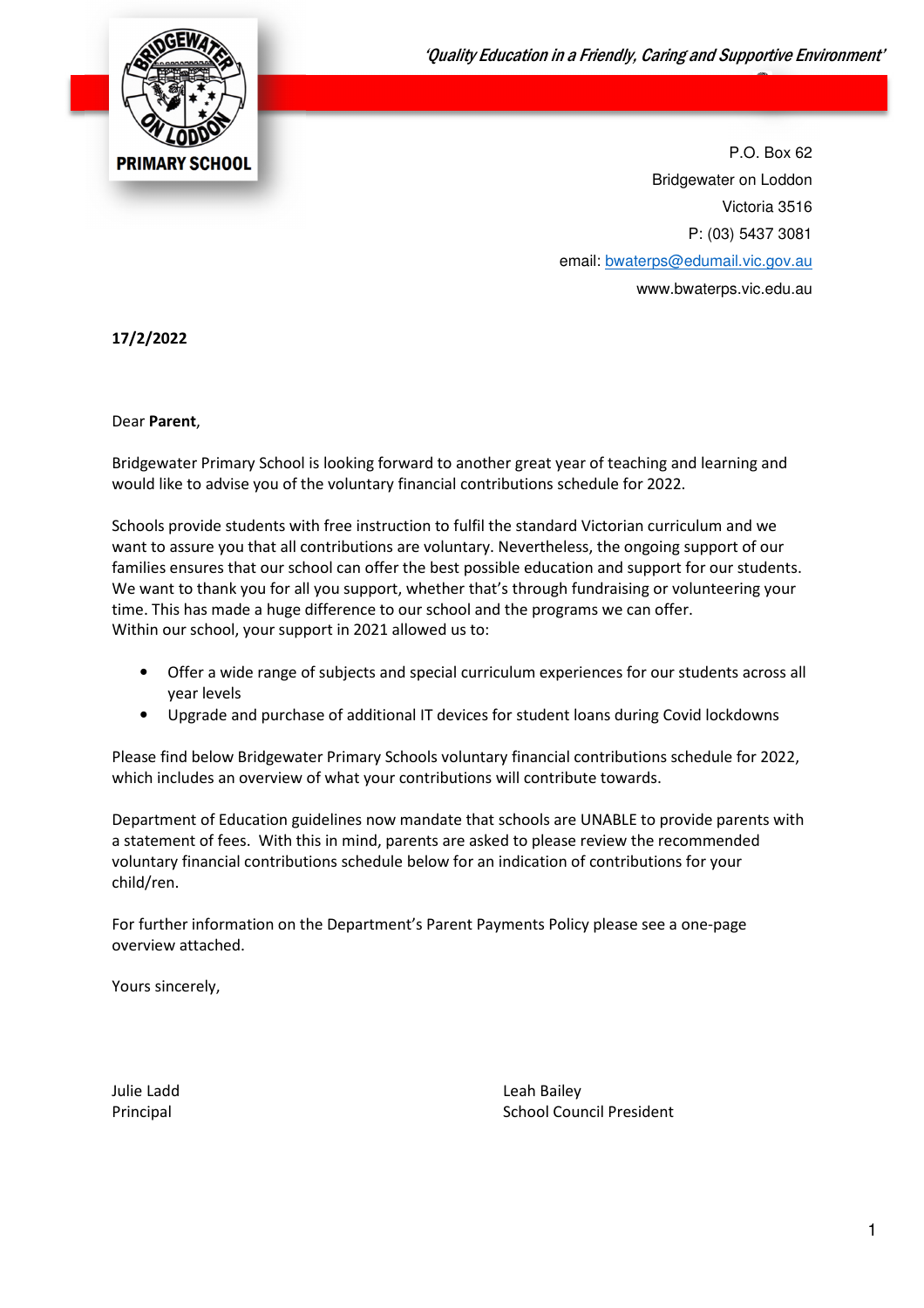

#### Curriculum Contributions

Items and activities that students use, or participate in, to access the Curriculum, including:

- Computer applications where our students have their own individual password At Bridgewater Primary School we use uEducateUs, Reading Eggs and Mathletics.
- Everyday items that your child will use in the classroom to learn the essential curriculum such as art supplies, science experiment equipment, cooking ingredients, technology materials

#### Other Contributions

Non-Curriculum items and activities to support the daily operation and objectives of Bridgewater Primary School.

#### Financial Support for Families

Bridgewater Primary School understands that some families may experience financial difficulty and offers a range of support options, including:

- State Schools' Relief provides financial support for eligible families to purchase clothing/uniforms at a reduced rate
- Camps, Sports and Excursions Fund provides payments for eligible students to attend camps, sports and excursions

For a confidential discussion about accessing these services, or if you would like to discuss alternative payment arrangements, contact Jo Egan or Julie Ladd on 03 5437 3081, or email Bridgewater.ps@education.vic.gov.au.

#### Payment methods

Parent contributions towards the requested payments is essential to maintain the quality of education that we provide at Bridgewater Primary School. Payment can be made electronically via Direct Debit. BSB 063 000 Acc. 132448242

Alternatively, cash, and cheque payments can be made directly at Office.

#### Refunds

Parent requests for refunds are subject to the discretion of the school and made on a case-by-case basis. Refunds will be provided where the school deems it is reasonable and fair to do so, taking into consideration whether a cost has been incurred, the Department's Parent Payment Policy and Guidance, Financial Help for Families Policy and any other relevant information.